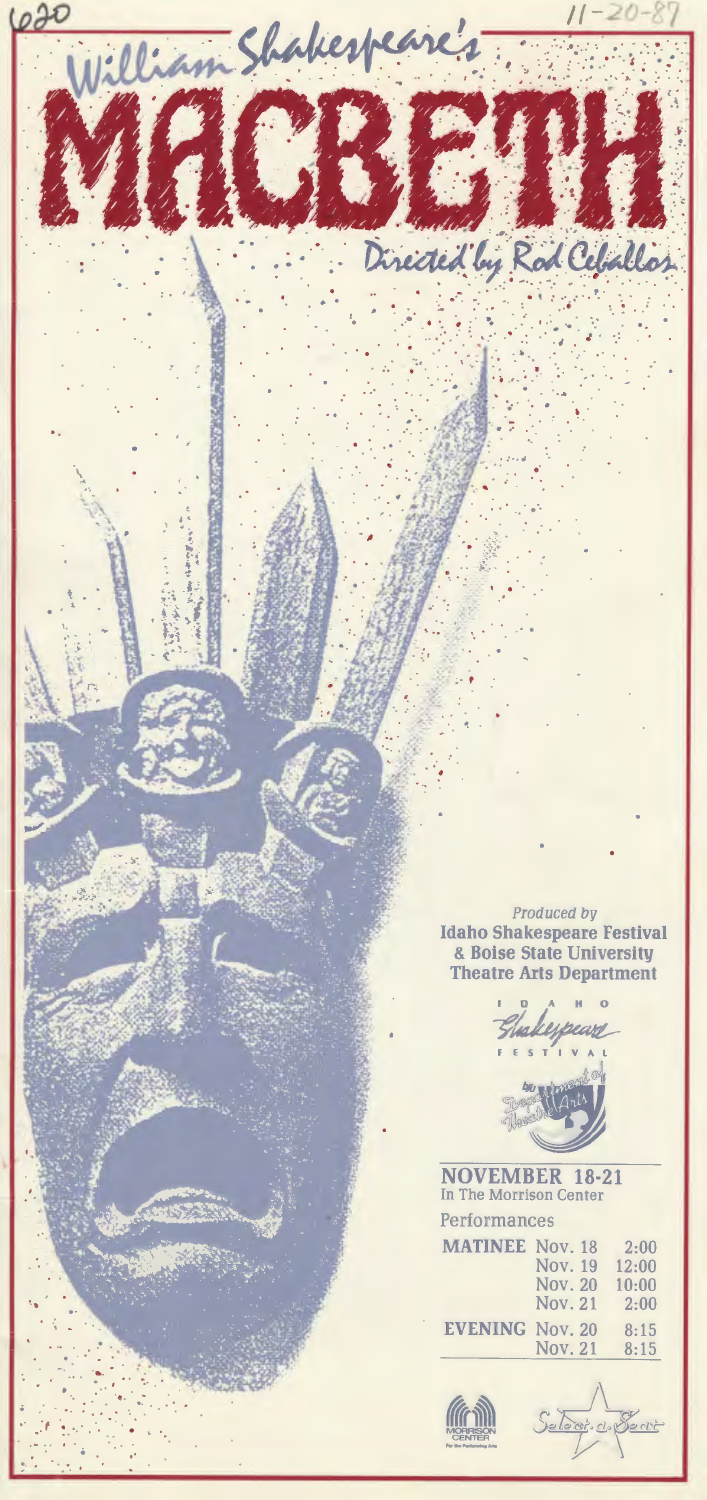#### **DIRECTOR'S NOTES ON MACBETH**

When the name "Macbeth" is spoken, it must immediately conjure up images of evil, ambition, power; of the darker side of our natures taking over from our better parts. For me, the nature of this play is one of an all-powerful love between two dynamic and magnetic individuals: Macbeth and Lady Macbeth. Do we ever set out to do evil or harm to another person? Is it not more probable that we set out to gain the things we want out of life, that we attempt to realize our fondest dreams and, in the process, do destructive acts to others that are a part of our lives? Macbeth and Lady Macbeth are at the brink of not only realizing their dreams, but truly understanding them and the consequences of acting on those dreams.

We often speak of being in the right place at the right time when we talk of our waxing and waning fortunes. In the most classical sense, they are in the right place: a Scotland torn with internal strife. This is a world that needs a strong leader, someone who will put that struggle behind the nation and dynamically lead this nation toward the future. This is a world that needs a woman who is the equal of her warrior husband in every sense of the word and can help him shape the kingdom. And then the witches provide them with the necessary information to make their dreams and ambitions come true.

As they go about doing what is needed to fulfill their goals, both of them become painfully aware of the cost to themselves and the stability of their relationship and love for one another. It is something neither of them is prepared to deal with, nor are they in agreement on how to end the reign of terrors that descend upon them. This is the beginning of the end for them; the end of their power, but more importantly, the end of their love and commitment to one another. As they continue separately in their efforts to put all to rest, their energies, no longer feeding each other, dissipate and, eventually, vanish into the air as the witches do.

Perhaps that is the real tragedy inherent in MACBETH.

Rod Ceballos, Artistic Director Idaho Shakespeare Festival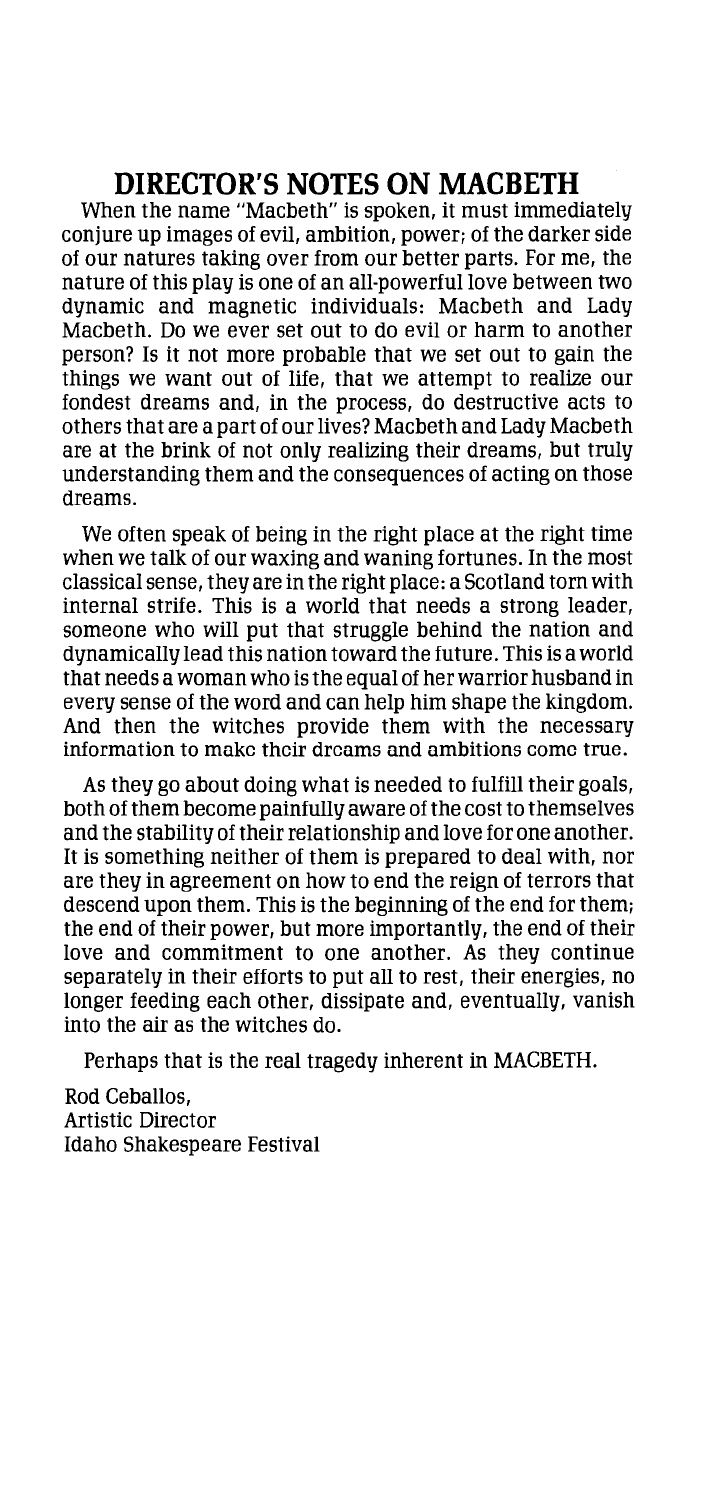# *MACBETH*  CAST OF CHARACTERS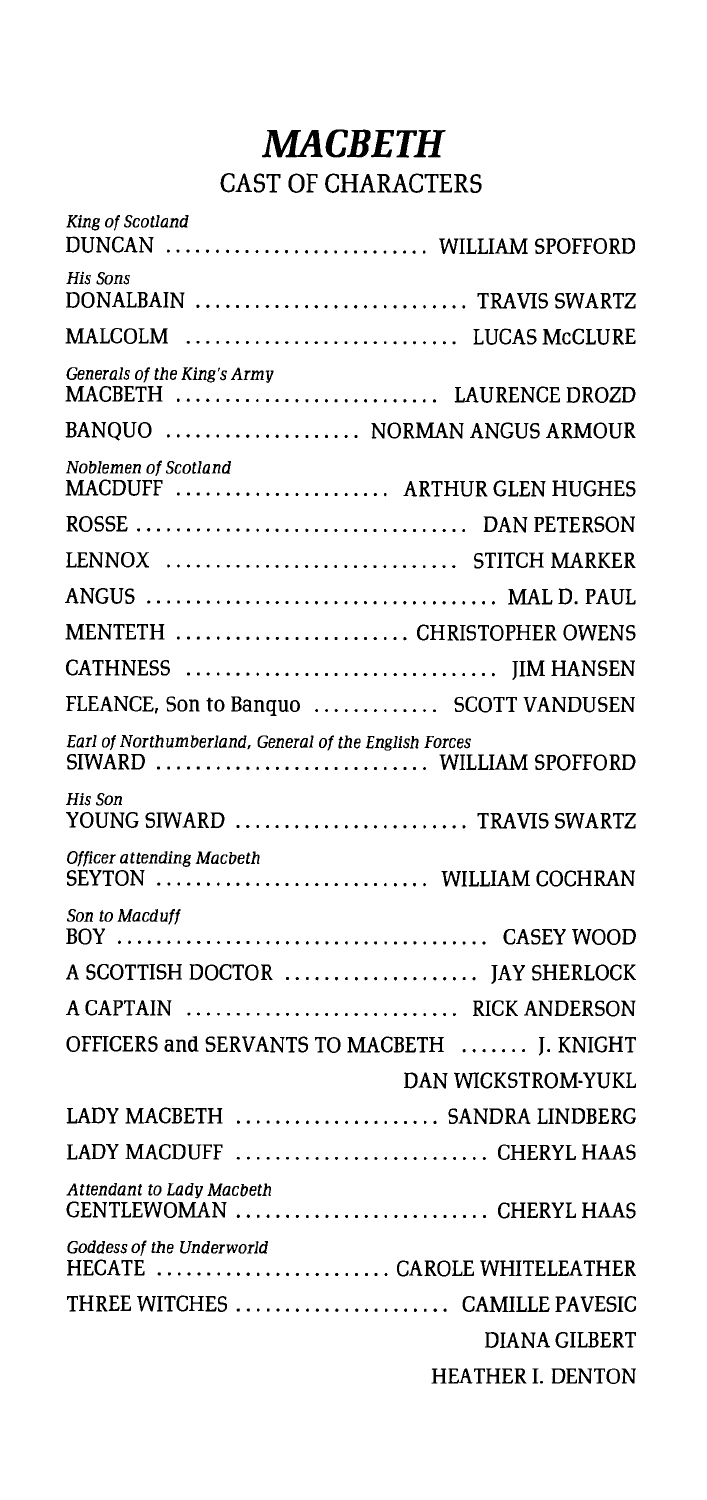# *MACBETH*

#### ARTISTIC STAFF

| ROBIN MCFARQUHAR  FIGHT CHOREOGRAPHER       |  |
|---------------------------------------------|--|
| TED BERNARD  COSTUME DESIGNER               |  |
| PHILIP ATLAKSON  SET DESIGNER               |  |
| STEPHEN R. BUSS  LIGHTING DESIGNER          |  |
| JOSEPH WEISNEWSKI  COMPOSER, SOUND DESIGNER |  |
| SHIRLEY HURLEY  HAIR AND MAKEUP             |  |
| MICHAEL BALTZELL  CRAFTS                    |  |
| DAVE BOGIE  PHOTOGRAPHER                    |  |
|                                             |  |

### PRODUCTION STAFF

| BECKY BRIZEE  STAGE MANAGER              |
|------------------------------------------|
| KIRSTIN ALLEN  ASSISTANT TO THE DIRECTOR |
|                                          |
| ALAN HITCHCOCK  2nd A.S.M.               |
| MICHAEL HARTWELL  TECHNICAL DIRECTOR     |
| ROBERT E. RIDDLE, SR.  CARPENTER         |
| SHAUN SITES  CARPENTER                   |
| NANCY PHILLIPS BERGER  COSTUME SHOP      |
| TERRI APRIL DILLION  COSTUME SHOP        |
| VIOLET LYNCH  PROPERTY MISTRESS          |
| MONIQUE SUMMERS  PROP CREW               |
| LUCAS McCLURE  FIGHT CAPTAIN             |
| VANGIE OSBORN  I.S.F. COORDINATOR        |
| BOB PARSLEY  MASTER ELECTRICIAN          |
| NATE TAYLOR  SOUND PRODUCTION ASSISTANT  |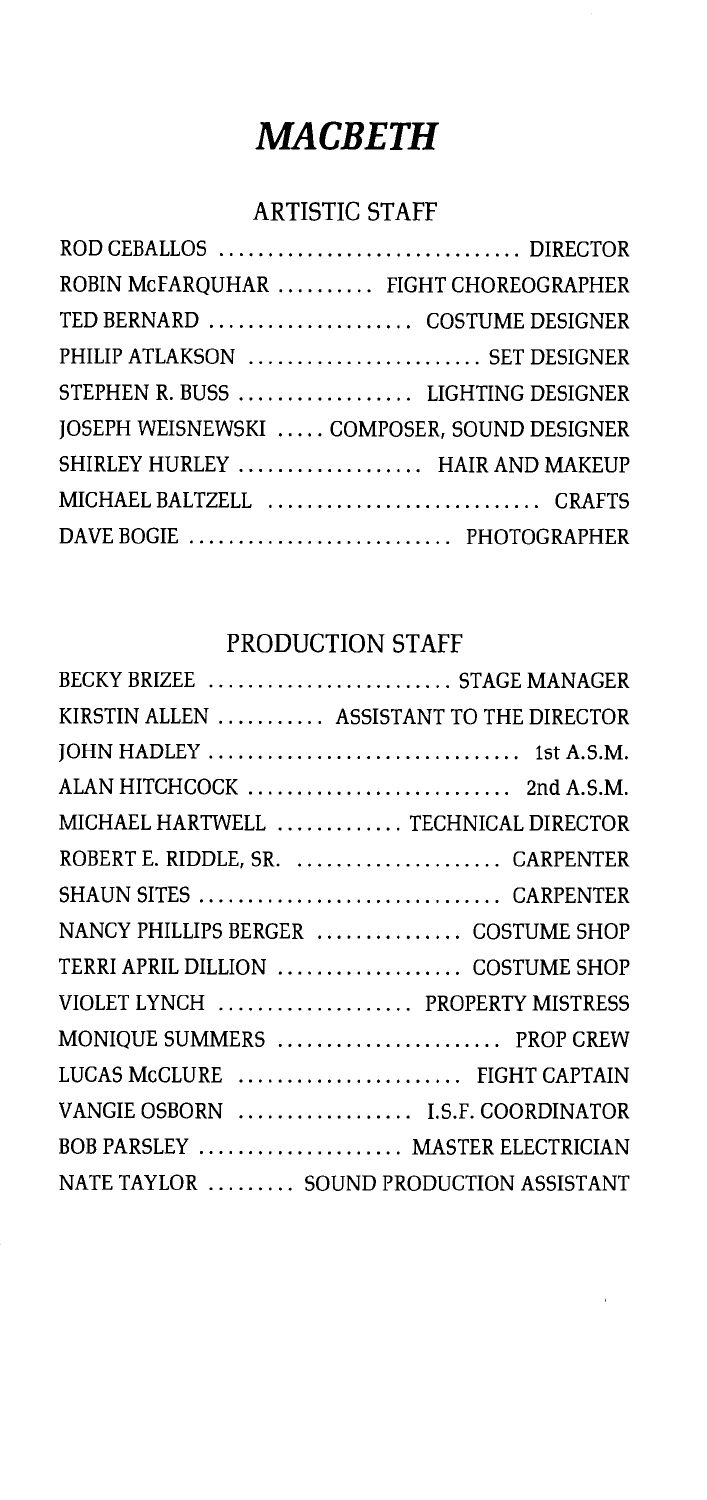#### **KIRSTIN ALLEN**

Kirstin is a Boise State University senior pursuing a degree in Theatre Arts. Kirstin has been active in all aspects of the theatre and has participated in productions which include OKLAHOMA! NORM REX, and A COMEDY OF ERRORS.

#### **RICK ANDERSON**

Rick has taught at Fairmont Jr. High in Boise for the past 15 years. Since college he has acted sporadically, most recently working several seasons for Idaho Theater for Youth.

#### **NORMAN ANGUS ARMOUR**

Last summer, with the ISF, Norman played a number of roles including Dr. Pinch in THE COMEDY OF ERRORS, and Lord Brackenstall in THE ADVENTURES OF SHERLOCK HOLMES. As well, Norman assistant directed on PERICLES and directed THE JEWISH WIFE for the Monday Night Series.

#### **PHILIP W. ATLAKSON**

This is Phil's third year as assistant professor of Theatre Arts at BSU. Recent professional designs include ISF's OTHELLO, and AFB's SNOW WHITE. Phil directed EQUUS, and BULLSHOT CRUMMOND, for BSU, and appeared in his own production of GREATER TUNA. Phil is the author of NORM REX, and LEAPFROG THROUGH SPACE AND TIME to be performed later this fall. Phil was recently appointed assistant playwriting Chair for A.C.T.F.

#### **MICHAEL BALTZELL**

Michael Baltzell has worked with the Idaho Shakespeare Festival for the last five years. His deisgn credits for them include TWO GENTLEMAN OF VERONA, PENDRAGON and last summers' science fiction version of PERICLES. Michael has also designed for Idaho Theater for Youth for four years and recently designed the set for BSU's production of THE DRUNKARD. He holds his M.F.A. in painting from ISU and has twice won the Idaho Art Association's mask competition.

#### **NANCY PHILLIPS BERGER**

Nancy has worked with ISF coordinating costumes for THE lOth ANNIVERSARY GALA at the Morrison Center and was the costume shop supervisor in 1984. She most recently designed costumes for SHERLOCK HOLMES and the 1987 season Green Shows.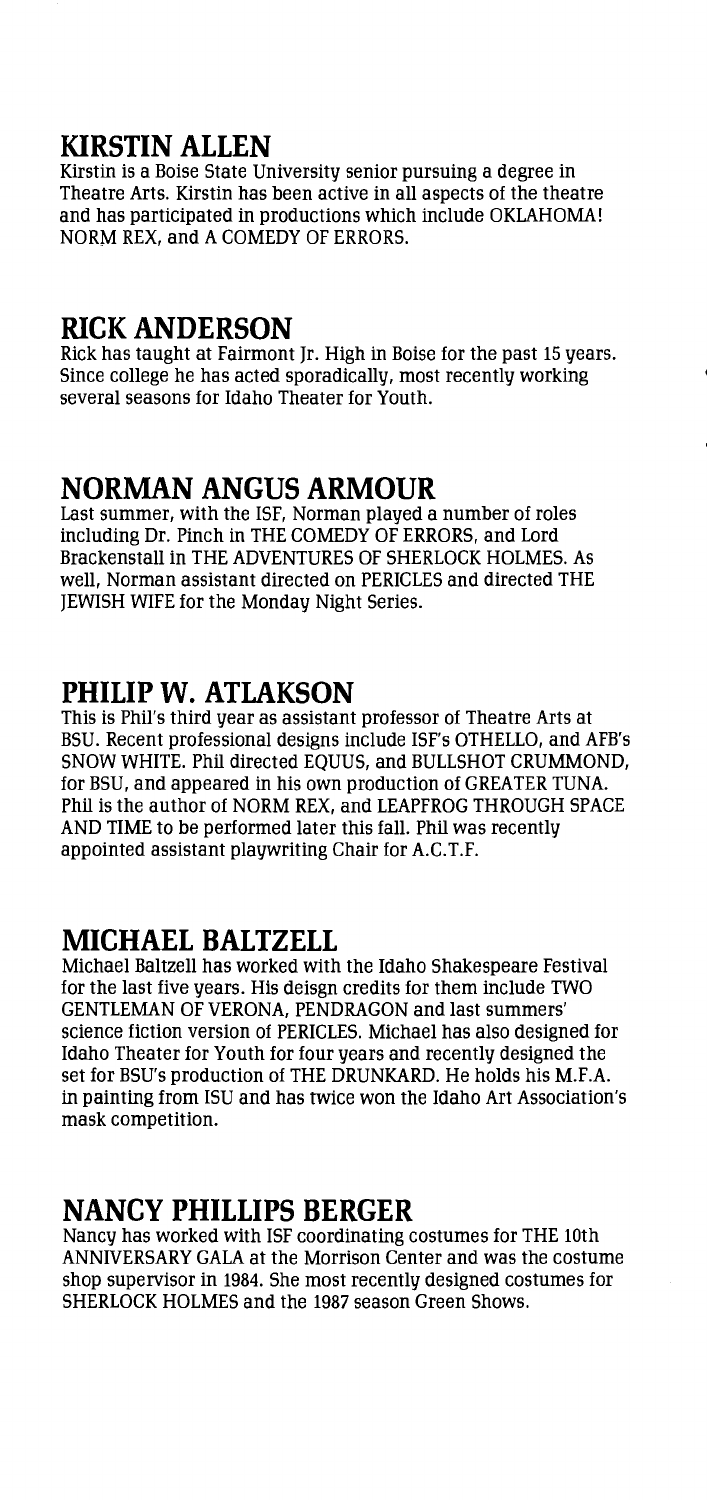# **TED BERNARD**

A Costume Designer, Ted has designed everything from strippers to opera. He lives in Seattle and has worked at most of the major theatre companies. He was crafts master for the past two seasons at ISF as well as designing costumes for ALL'S WELL in '86 and PERICLES this past summer.

#### **DAVID BOGIE**

Bog has lived in Boise for the past 15 years and has documented on film 8 seasons of the Idaho Shakespeare Festival. He is a Video Production Specialist for Idaho Power and has worked there for 10 years.

#### **BECKY BRIZEE**

Becky moved to Boise in May of 1986 from Manhattan, Kansas where she studied Stage Management at Kansas State University. She has worked with Idaho Theater for Youth and was 1st A.S.M. on THE COMEDY OF ERRORS and PERICLES for the Idaho Shakespeare Festival's '87 season. She hopes to remain active in Boise's theatre community.

### **DR. STEPHEN R. BUSS**

Dr. Buss, Chairman of the Department of Theatre Arts, has designed more than twenty productions at Boise State University. Dr. Buss has also directed and acted throughout the United States, Spain and Germany. During the 1986-1987 BSU Theatre season he directed the musical MAME for the Music and Theatre Arts Departments. This season he will be directing KISS ME KATE and appearing in INHERIT THE WIND.

#### **ROD CEBALLOS**

Rod is Artistic Director, Idaho Shakespeare Festival. Artistic Director: Shakespeare Festival of Chicago, Drake Theatre Repertory, Shakespeare Festival of Cincinnati, Artistic Coordinator: Lakeside One-Act Festival; Directed: WILD OATS, THE BEGGAR'S OPERA at Virginia Shakespeare Festival, TWELFTH NIGHT, THE TWO GENTLEMEN OF VERONA, THE IMAGINARY INVALID, CATCH-22, WHAT THE BUTLER SAW, A CHRISTMAS CAROL at Shakespeare Festival of Chicago; THE MERCHANT OF VENICE, RED EMMA: QUEEN OF THE ANARCHISTS at Body Politic Theatre, Chicago; STRAIGHT AHEAD & BLIND DANCERS, SOMETHING RED at Williamstown Theatre Festival; THE INCA OF PERUSALEM, THE MAN OF DESTINY, THE CELEBRATION, THE SUCCESSFUL LIFE OF 3, ENCHANTED NIGHT at Lakeside One-Act Festival, Michigan; THE THREE MUSKETEERS, THE COMEDY OF ERRORS, THE TAMING OF THE SHREW at Shakespeare Festival of Cincinnati, MUCH ADO ABOUT NOTHING at Drake Theatre Repertory; MFA Ohio University, Actor Training Program; BA University of California, Santa Barbara, Dramatic Arts.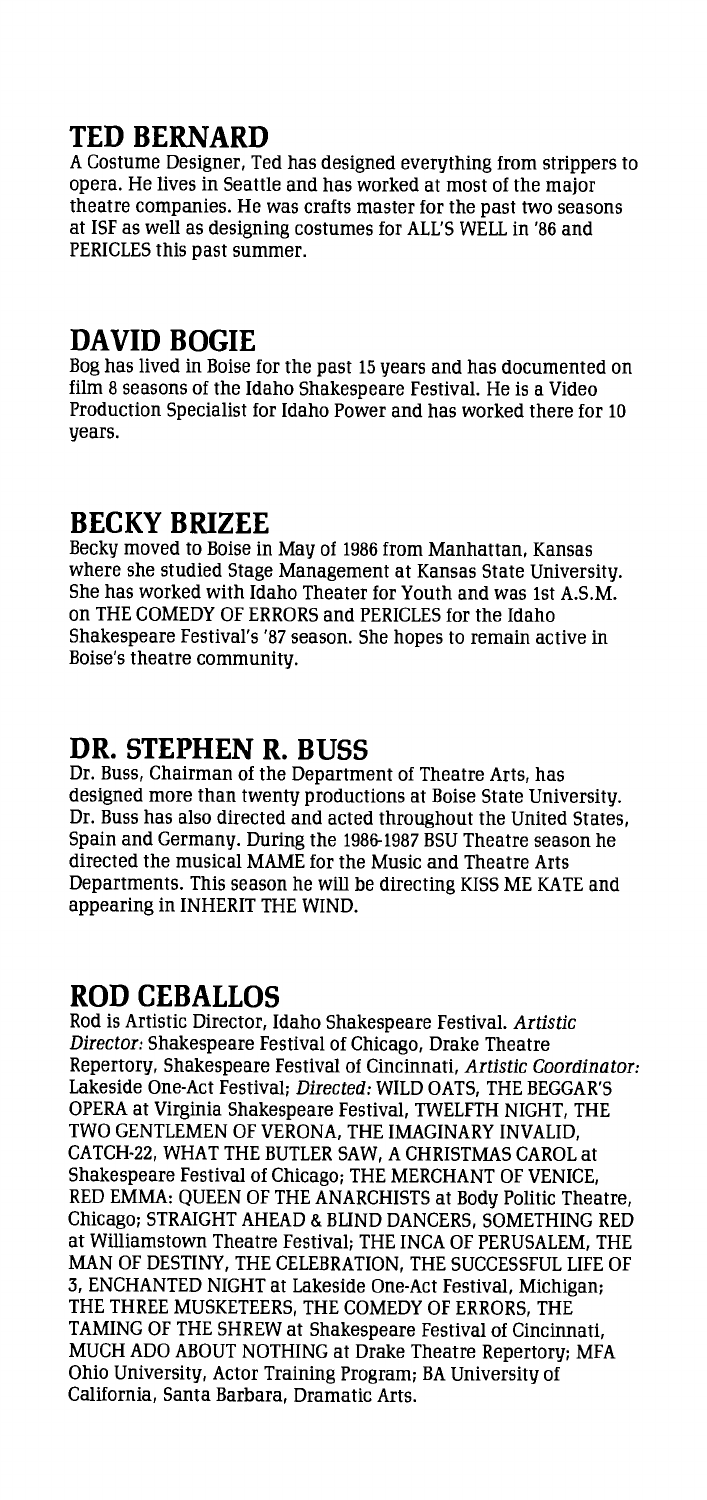# **WILLIAM C. COCHRAN**

Bill Cochran attended Western Washington State University studying Theatre Arts from 1971-1973. Bill has performed with the Anacortes Community Theatre and the Skagit Community Arts Players in Washington State, and most recently played Teddy Lloyd in THE PRIME OF MISS JEAN BRODIE for Stagecoach Theatre in Bose. This summer he played the Watch in ROMEO AND JULIET for ISF.

#### **HEATHER I. DENTON**

Heather I. Denton first got sucked into the theatre world in 1986 when she joined the Idaho Shakespeare Festival as an apprentice. She was asked back to ISF for the 1987 season. Heather is currently attending BSU and her life goal is to win a Tony award for directing before she dies.

#### **TERRI APRIL DILLION**

Terri has acted, directed, and costumed with Idaho Theater for Youth, ISF, Stage Coach, New West, and BSU. She has recently decided to finish her education at BSU and will be performing in and directing AN ORIGINAL NIGHT OF ONE ACTS at BSU in December.

### **LAURENCE DROZD**

MACBETH marks Mr. Drozd's debut with the Idaho Shakespeare Festival. Other companies and roles: The Oregon Shakespearean Festival- Rafe Damport in THE SHOEMAKER'S HOLIDAY, Murderer in MACBETH; The Virginia Shakespeare Festival - Mercutio in ROMEO AND JULIET, the Earl of Worcester in HENRY IV, Matt of the Mint in THE BEGGAR'S OPERA; The Shakespeare Festival of Dallas- Don John in MUCH ADO ABOUT NOTHING, Donalbain in SHOGUN MACBETH; The Wilma Theatre, Philadelphia- Felix in THE INSECT COMEDY, 3 Roles, 2 Songs in MOTHER COURAGE. Education: MFA in Acting, Southern Methodist University, Dallas; BA in Theatre and Communications, Temple University, Phila. In January, Mr. Drozd returns to Ashland to play Edward Sterne in A PENNY FOR A SONG, and Paris in ROMEO AND JULIET.

#### **DIANA C. GILBERT**

Diana is a 3rd year Theatre Arts major at BSU. Aside from performances, including PICNIC and NORM REX, Diana has been involved in the technical aspects of several BSU productions, such as designing costumes for THE DRUNKARD. Next year Diana plans to receive professional training at the University of Washington.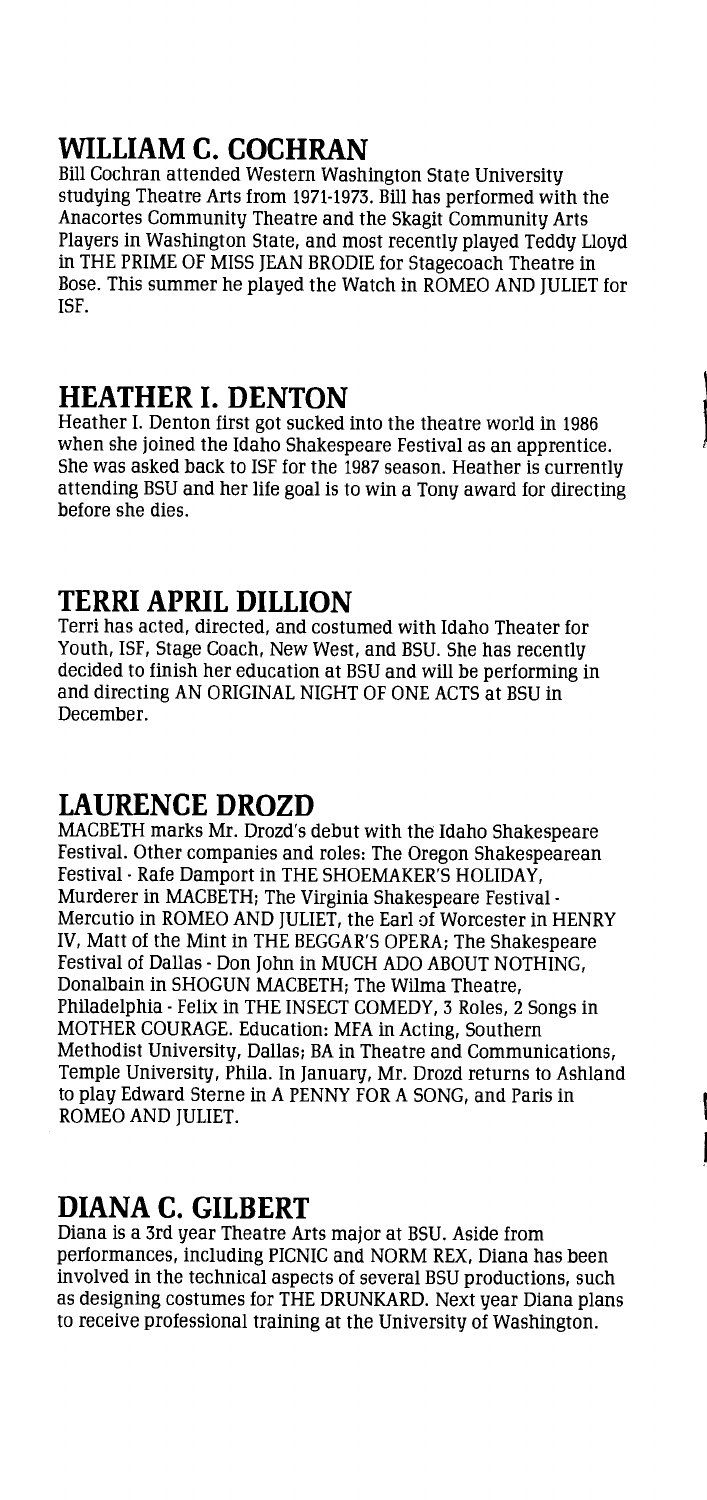# **CHERYL HAAS**

Cheryl Haas received the 1987 Best Actress award from Boise Little Theatre for her portrayal of Martha in STRANGE SNOW last season. She also has appeared as Jennie in BLT's CHAPTER TWO and as Sylvia in THE TYPISTS at Stagecoach Theatre, as well as various local radio and television commercials. Cheryl received her degree in acting from Ohio University.

### **JOHN HADLEY**

John Hadley, a native Boisean and a junior at BSU, has acted in several BSU shows such as OKLAHOMA, NORM REX, THE LAST GOOD COUNTRY, and LITTLE MARY SUNSHINE. Most recently, he was Technical Director for BSU's Summer Showcase, and he is currently employed by BSU as a scenic carpenter.

# **JIM HANSEN**

Boise attorney with the firm of Givens, McDevitt, Pursley, Webb & Buser. Played Antipholus of Syracuse in BSU's production of COMEDY OF ERRORS in May and Otto Von Bruno in BSU's 1986 Summer Showcase production of BULLSHOT CRUMMOND. Graduate of U of Idaho College of Law and the College of William and Mary. Has also appeared in MEASURE FOR MEASURE, HENRY IV, PART I and A MIDSUMMER NIGHT'S DREAM.

### **MICHAEL HARTWELL**

This is Michael's fifth year at BSU and hopefully he will be graduating soon. The last two years he has worked through the theatre department acting as shop foreman and carpenter for the department's main show. Last summer was his first season for the Idaho Shakespeare Festival.

### **ALAN HITCHCOCK**

Alan Hitchcock has worked in community theatres in Pasadena. His work varied from assistant director to stage manager. He came to Boise so that he could go to a smaller school than the Cal State campuses and because he has relatives in Idaho, who recommended it highly.

# **ARTHUR GLEN HUGHES**

Arthur has been gainfully employed these past few years playing a Welsh poet, a Cowboy's corpse, a Hindu assassin, a Syracusian twin, and a Missouri pig farmer in such illustrious regional locations as the Asolo State Theatre, Capital Repertory Theatre, The Michigan Theatre Festival and our own ISF, Glen holds an M.F.A. in Acting from the Asolo Conservatory of Professional Actor Training and is currently an instructor of acting at Boise State University.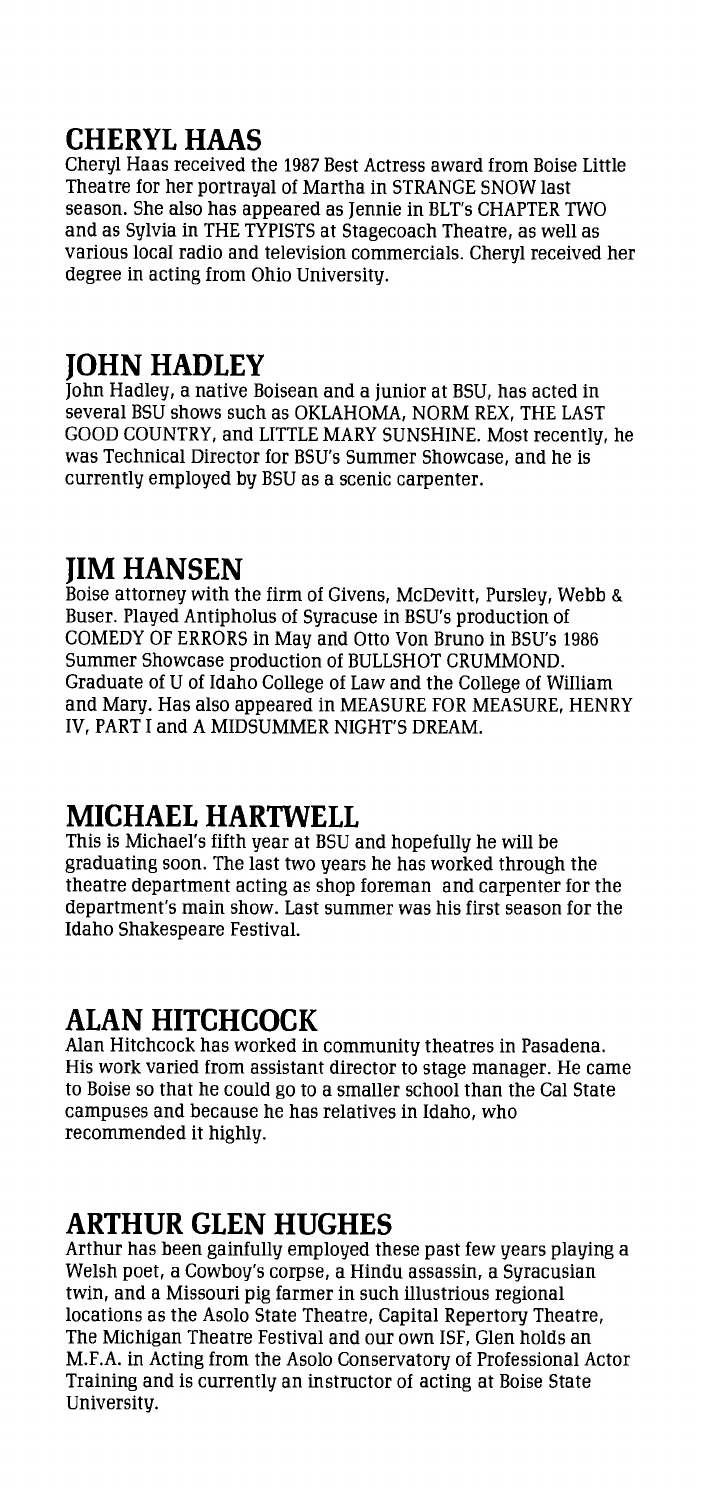#### **SHIRLEY HURLEY**

Shirley currently works at the Hair Estate (Red Lion Downtowner) and received her master's in hair Design in 1978. She's been involved with the festival since 1977. Some of her designs include: E. HEMMINGWAY, COME WHAT MAE, MARK TWAIN, and the lOth Anniversary poster for the Idaho Shakespeare Festival.

#### **JASON KNIGHT**

A relative newcomer to the art of theater, Jason is striving to make up for lost time. He has studied as an apprentice with the Idaho Shakespeare Festival this last season and is working hard to build up his knowledge in all apsects of theater.

#### **SANDRA LINDBERG**

Last summer Sandra appeared at the Virginia Shakespeare Festival where she played Lady Amaranth in WILD OATS, Octavia in ANTONY AND CLEOPATRA and Alice in HENRY V. In Chicago she has worked at The Goodman, The Body Politic, and The Shakespeare Festival of Chicago as Olivia in TWELFTH NIGHT, Silvia in TWO GENTLEMEN OF VERONA, Nerissa in THE MERCHANT OF VENICE, the Lady in MAN OF DESTINY, and Gwen in FIFTH OF JULY. Sandra has a B.A. and M.A. in Acting/Directing from lllinois State University.

#### **VIOLET LYNCH**

As a recent graduate of Boise State University, Ms. Lynch has worked for the Idaho Shakespeare Festival as Assistant Stage Manager on their production of ROMEO AND JULIET and THE ADVENTURES OF SHERLOCK HOLMES this last summer. She is currently employed as Technical Director for the American Festival of Ballet during their Fall and Spring season this year.

#### **STITCH MARKER**

Stitch is returning to Boise from Knoxville, Tennessee where he acted and taught classes for the Southeastern Ensemble Theatre Company. He's previously acted for Theatre in a Trunk, Knock 'Em Dead, Main Stage Dinner Theatre, and five seasons with Idaho Shakespeare Festival. He's attending BSU working toward a teaching certificate.

#### **LUCAS McCLURE**

Lucas holds an Associate in Arts degree in Theatre from Los Angeles Valley College. He has worked for the Idaho Shakespeare Festival, Idaho Theater for Youth and the Fort Peck Theatre in Montana. Lucas is currently a Theatre Arts major at BSU working on a Bachelor of Arts degree.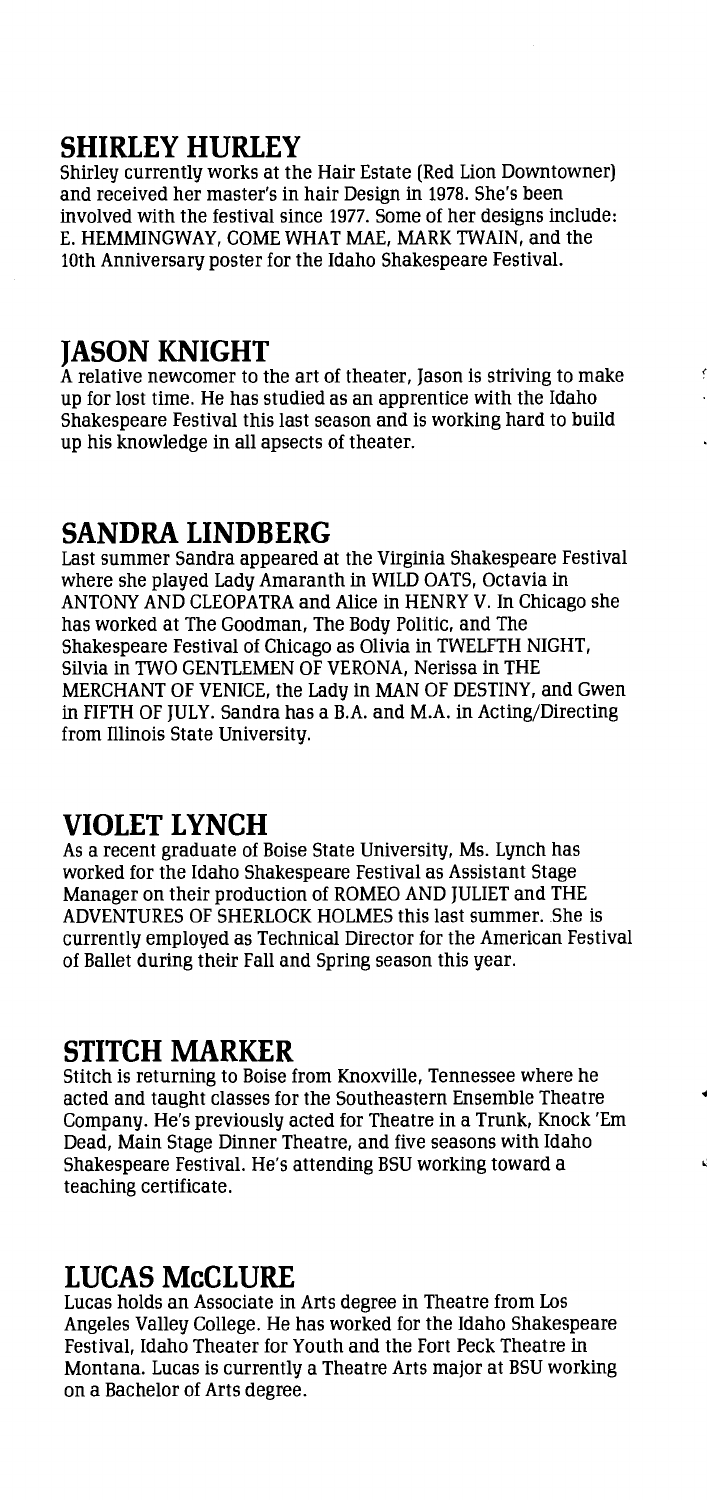# **DR. ROBIN H. McFARQUHAR**

Dr. McFarquhar is an Assistant Professor at the University of Illinois where he is the Movement Specialist in the Professional Actor Training Program. An Associate member of the Society of American Fight Directors, recent choreographic credits include HENRY V, HENRY IV PART I and ROMEO AND JULIET at The Virginia Shakespeare Festival, and The Beaux Stratagem, Confetti and THE TEMPEST for The Illinois Repertory Theatre.

### **VANGIE OSBORN**

After graduating from Boise State University in 1975 with a degree in Economics and Business Administration, Vangie has applied her skills to jobs in economic research, distribution, marketing, and promotion. She began working for the Idaho Shakespeare Festival in 1984 as the Development Director and is currently the General Manager. Vangie sees her job at the ISF as everchanging and always challenging.

### **CHRISTOPHER OWENS**

Christopher is a senior in Theatre Arts at Boise State University. He has appeared in numerous theatre department productions as well as community theatre plays. He has performed improvisational comedy with THE NEW WEST COMEDY RANGERS, and was last seen in the BSU production of GREATER TUNA, which also ran at Boise's Comedy Works.

# **MALD. PAUL**

Mal is an Australian student in the Theatre Arts program at Boise State University. He is an announcer for the radio station 92 kiys FM.

### **CAMILLE PAVESIC**

Camille is a 22 year old senior at Boise State University. She has lived in Idaho most of her life and most of her experience in theatre has been in this community with Superstar Productions, the Idaho Shakespeare Festival, Idaho Theater for Youth, and Actors Inc. Her favorite roles include Alias in LION IN WINTER, Helena in A MIDSUMMER NIGHT'S DREAM and Mary in VANITIES.

### **DAN PETERSON**

In 1971 Dan performed in his first production at Boise State. He is pleased to be associated once again as an alumnus. He enjoys remembering such roles as Henry Antrobus and Billy Bibbit. Ah, school days. ISF roles include Billy Bishop, Nick Bottom, Dr. Watson and Mark Twain.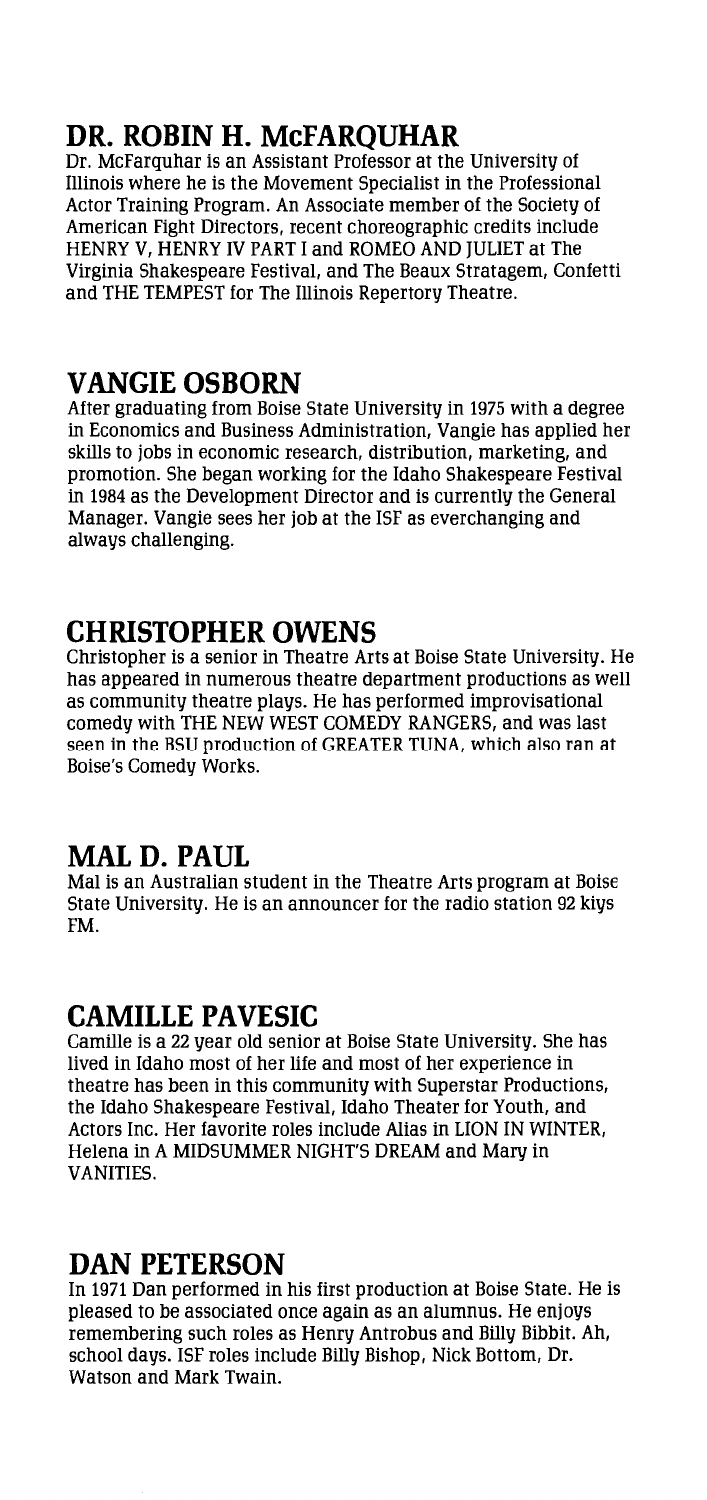# **ROBERT E. RIDDLE, SR.**

Although concert work is his specialty, theatre has a place in his heart, with a preference for technical. Sorties include TD, SM, CM and occasional help with BSU sets. ISF is seventh contract of note. Now Director of fledgling Idaho Organization of Technical Artists.

### **JAY SHERLOCK**

This veteran actor/director is familiar to Idaho audiences. He has directed and acted for the Boise Little Theatre (a four time best actor award winner); Boise Music Week; Stagecoach Theater; and four seasons with the Idaho Shakespeare Festival. He also appears in local television commercials, educational and commercial films.

### **SHAUN SITES**

This is Shaun's fourth year with the Idaho Shakespeare Festival. He was Lighting Designer for ALL'S WELL THAT ENDS WELL in '86, and THE ADVENTURES OF SHERLOCK HOLMES in '87. Shaun has worked in many capacities for several companies, including the American Festival Ballet, and Limelite Productions.

### **WILLIAM B. SPOFFORD**

William Spofford, staff member at the Elks Rehabilitation Hospital, has acted in Massachusetts and Ohio. In Idaho he has appeared with the Weiser and Boise Little Theaters, Kenneth Hartzler Productions and Music Week, most recently in THE SOUND OF MUSIC. He is a Theatre Arts student at BSU.

#### **TRAVIS SWARTZ**

To those with any inkling of concern, the following is information about one Travis Swartz: Travis is currently a senior at Borah High School, and has served for 2 seasons with the Idaho Shakespeare Festival as an apprentice. In the future he hopes to go to acting school and play lots of Bingo.

### **NATE TAYLOR**

Nate Taylor is a senior at Boise High and served as an apprentice with the Shakespeare Festival last summer. He was very active in the technical end of the Festival productions and also made several stage appearances.

#### **SCOTT VANDUSEN**

Scott was born on August 10, 1971. His interests are mostly music and acting and has been in drama for 2 years now. Other interests are doing light and sound for theatre. After high school, his plans are to go to BSU for a year, and then transfer to Seattle University, majoring in science, and minoring in drama.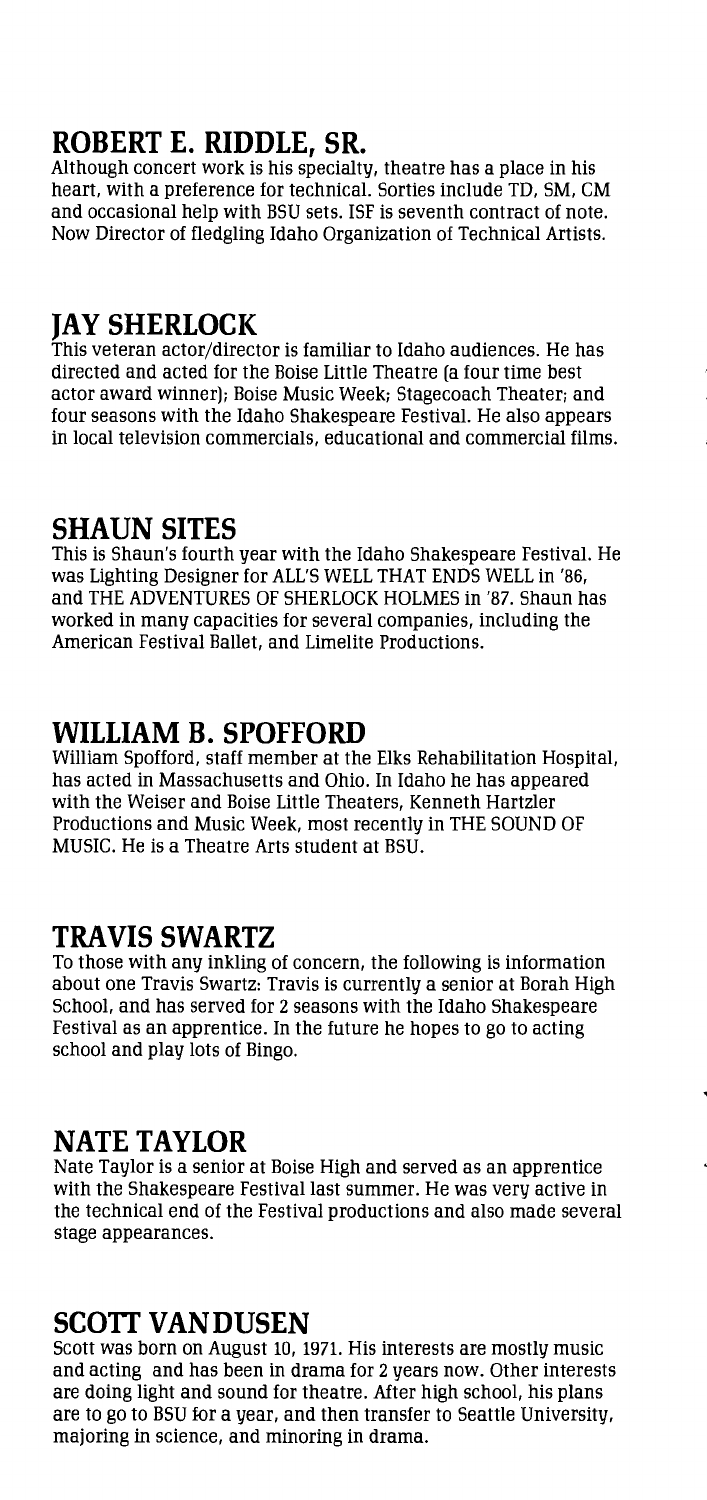# **JOSEPH WEISNEWSKI**

Joseph studied music in both the United States and Europe. He has worked as a composer receiving commissions from universities, churches and galleries. Joseph has been musical director for the Idaho Shakespeare Festival for the past two years and composed incidental music for last summer's productions of PERICLES and COMEDY OF ERRORS. Most recently he served as musical arranger for American Festival Ballet's world premiere of SNOW WHITE.

# **CAROLE WHITELEATHER**

Carole has worked with the Idaho Shakespeare Festival for the last four years portraying everything from a bald creature from outer space to a bawdy character in Sherwood Forest. Carole can currently be seen at any Mann Theater across the country, where she is appearing in a movie trailer called COMMITMENT TO COURTESY. She portrays a talkative movie-goer who is silenced by the L.A. Raiders. Carole is married and has four children ages 7, 6, 4 and 3.

### **DANIEL K. WICKSTROM·YUKL**

Dan joined the army as an illustrator; while overseas he got involved in community theater. He was in an original production, ACTING CAN BE MURDER, and played Scrooge/Dickens in A CHRISTMAS CAROL. Right now he is trying to eke out a living as a freelance artist.

# **CASEY WOOD**

After spending the summer with the Idaho Shakespeare Festival in THE ADVENTURES OF SHERLOCK HOLMES, and ROZENCRANTZ AND GUILDENSTERN ARE DEAD for the Monday Night Series, Casey now attends school at East Junior High, Casey hopes to pursue a career in professional theatre.